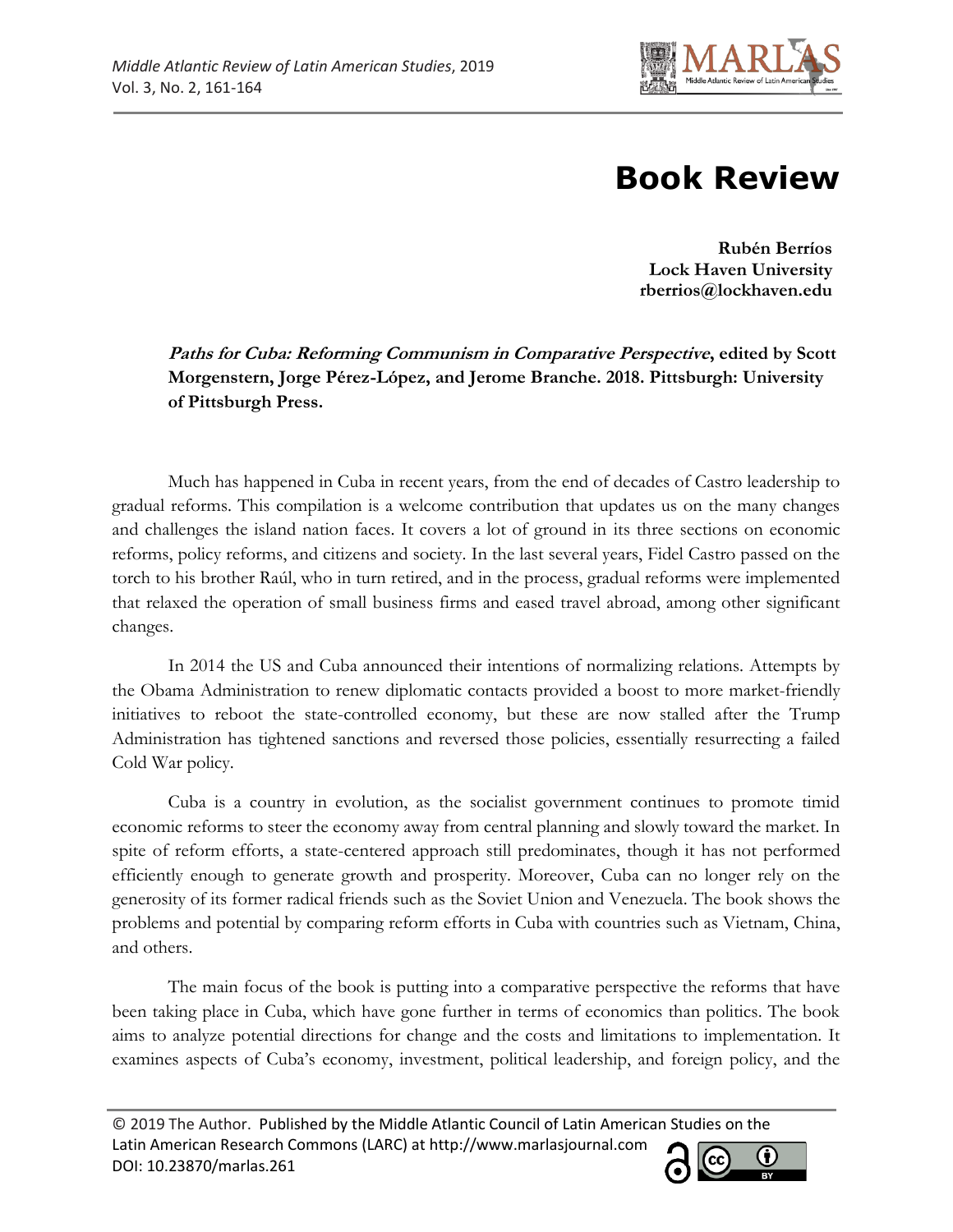## *Middle Atlantic Review of Latin American Studies*

impact of the post-Soviet collapse. But departing from earlier literature that mainly focused on political issues and Cuba-US tensions, this collection gives a voice to racial identities and inequalities, social security reform, and other simmering issues in Cuban society and culture, including domestic violence, youth music and art.

*Paths for Cuba* provides a good overview of reforms and where Cuba has been heading. Domestically, Cubans now can be self-employed, operate their own businesses, purchase homes, and travel abroad. Despite the changes Cuba still faces contradictions and growing inequalities between those who have access to hard currency and those who do not, which has led to a growing racialized inequality. Despite the strengths Cuba displays in some areas, weaknesses are becoming more glaring as Cuba has opened up to tourism in order to earn hard cash. One question that is raised from the beginning of this book is whether Cuba can build on the values and cultural shifts stemming from the revolution, such as questioning the excesses of capitalism, emphasizing the value of a relatively more equal distribution of income, and the stated, albeit unattained, goal of ending racism. As described by Scott Morgenstern and Jorge Pérez-López, while the outside pushes for wholesale changes, many inside Cuba seem averse to opening markets and the political system if it comes at the cost of losing the country's revolutionary heritage. The overarching question is whether Cuba can follow, for example, in Vietnam's footsteps and build a stronger economy within a one-party state.

This book is essential reading for anyone interested in Cuba. It is current and provides a wealth of information even though new developments always make it difficult to keep up with an evolving economic system. Using a comparative approach, it presents the different scenarios that might emerge as Cuba's centrally-planned economy and its political system undergo slow reform.

The introductory chapter, by editors Pérez-López and Morgenstern with Jerome Branche, provides an overview of economic reforms since the collapse of the Soviet Union, the normalizing of relations with the United States under the Obama Administration, and the increasing strains Cuba faces because it is not self-sufficient, and assistance from its allies is no longer available.

Chapter 1, by Morgenstern and Pérez-López with Carlos Alzuguray and Kevin Morrison, focuses on the applicability of a standard capitalist or "Washington Consensus" model to the Cuban context. These policies have not always had positive impacts, and the country's revolutionary history leads to resistance.

James W. McGuire in the second chapter uses the model of South Korea and Taiwan which embarked on fast track economic growth by adopting an outward orientation. An interesting take in his argument is that the initial conditions of both Korea and Cuba were similar at about the same time in the early 1960s for the former and 2018 for the latter. Cuba has the potential to take off just as Korea and Taiwan did, but would need to take a market-friendly approach, to include trade and foreign investment, and have a well-managed industrial policy.

Chapter three by Pérez-López and Yu Xiao draws interesting comparisons on policy initiatives between Cuba and China in their pursuit of economic reform. One reason why Cuba has not been as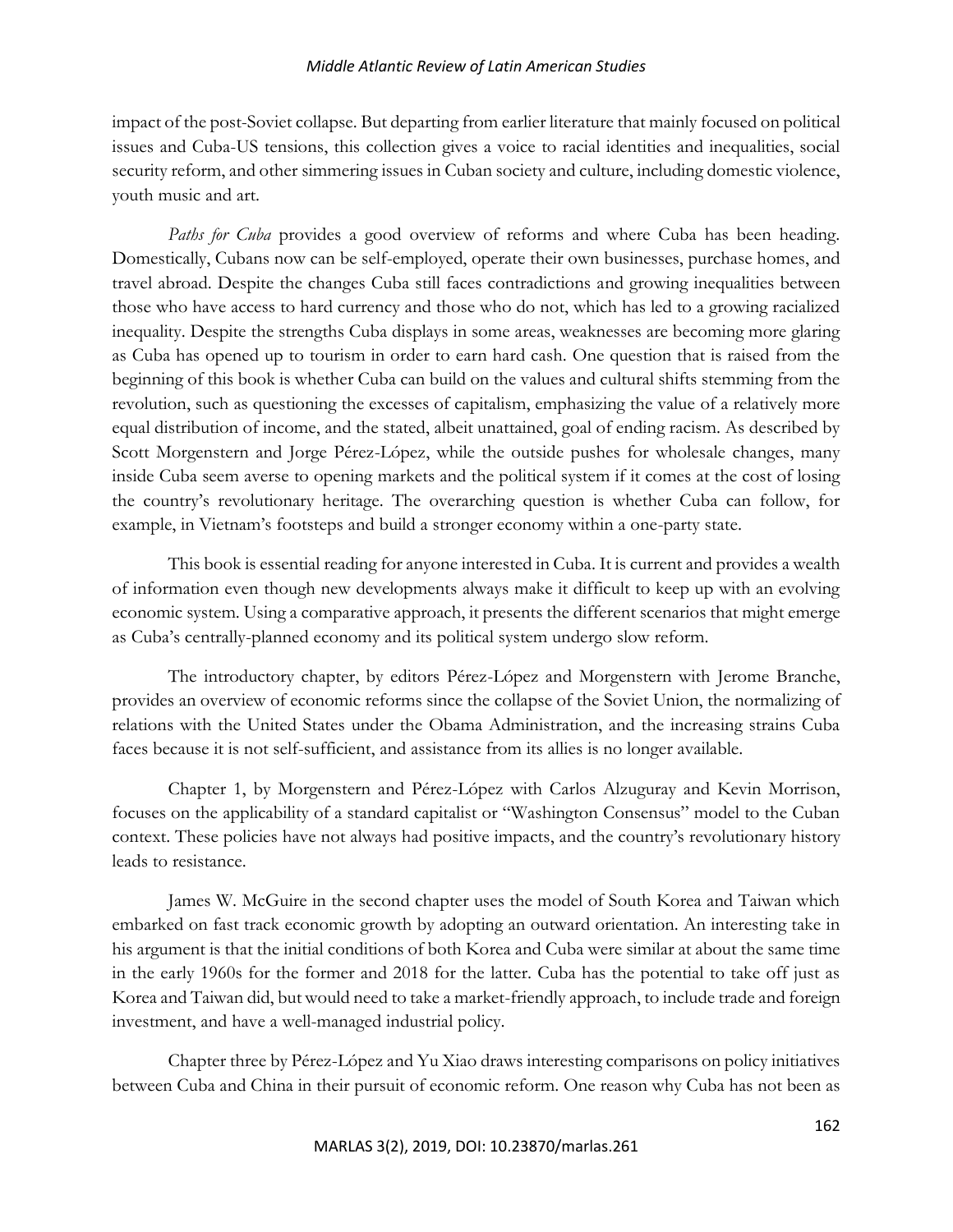## Berríos – *Paths for Cuba* Book Review

successful is that the Chinese diaspora has been eager to invest in China, while Cubans who left the island have not. Cuba also failed to attract other investors to its nationalized economy, while its government lacks its own resources and saddles businesses with a byzantine process for approvals.

Chapter four by Matías F. Travieso-Díaz deals with ongoing litigation of American firms that were expropriated right after the revolution and demand compensation. The resolution of these claims is considered a precondition for US firms to eventually invest in Cuba. The author presents three possible alternatives to be considered.

The next set of articles falls under policy and politics. In Chapter five Martin K. Dimitrov presents the "socialist social contract" by analyzing letters to the editor of the country's official newspaper, *Granma*. He asserts that these letters tend to improve the quality of governance as people air their grievances. He notes that the letters have become increasingly critical, which is a sign of glasnost.

Next, Larry Catá Backer studies Cuba's Communist Party, which is seen as an outlier among former communist parties. The Cubans were more internationalist and reached out to liberation movements irrespective of what the Soviets thought. Moreover, the party has yet to show much pragmatism, as the parties of Vietnam and China have done, and has maintained tighter state control on economic activity.

Aníbal Pérez-Liñán and Scott Mainwaring present the prospects for democracy in the posttransition era. The main question they pose is: What kind of democracy is likely to emerge? They develop a statistical analysis, based on the transition experience of other Latin American countries, to predict the likelihood of democratization. The key variable in the analysis is the history of democracy, and thus Cuba's prognosis is not positive. However, the authors argue that historical legacies are not fully determinant.

Carmelo Mesa-Lago's chapter compares social security systems of Latin American countries to those of Cuba, Vietnam, and China. The author argues that Cuba's system compares favorably. He suggests reforming the tax system and reallocating resources in favor of elder care. Javier Vázquez-D'Elía provides a follow-up on the future of social protection. He argues that although Cuba has made impressive achievements in social policies, the process has been due to economic difficulties. Expanding benefits for all might not be a realistic option, given current economic limitations.

Ronald H. Linden's chapter is about postpolitical dynamics after the collapse of Soviet-type economies. Linden argues that the openness of democratic processes has presented challenges for new market economies, with lessons for Cuba. He notes, importantly, that some countries such the Czech Republic and Poland have done relatively well, while others have not. The comparisons allow reformers to understand some of the keys to success or failure.

The third section of the book deals with citizens and society. Alan West-Durán focuses on how Cuba's reforms have affected the "racial contract." While the revolution brought about less inequality, racial inequality persists. In fact, reforms have accentuated the divide between the haves